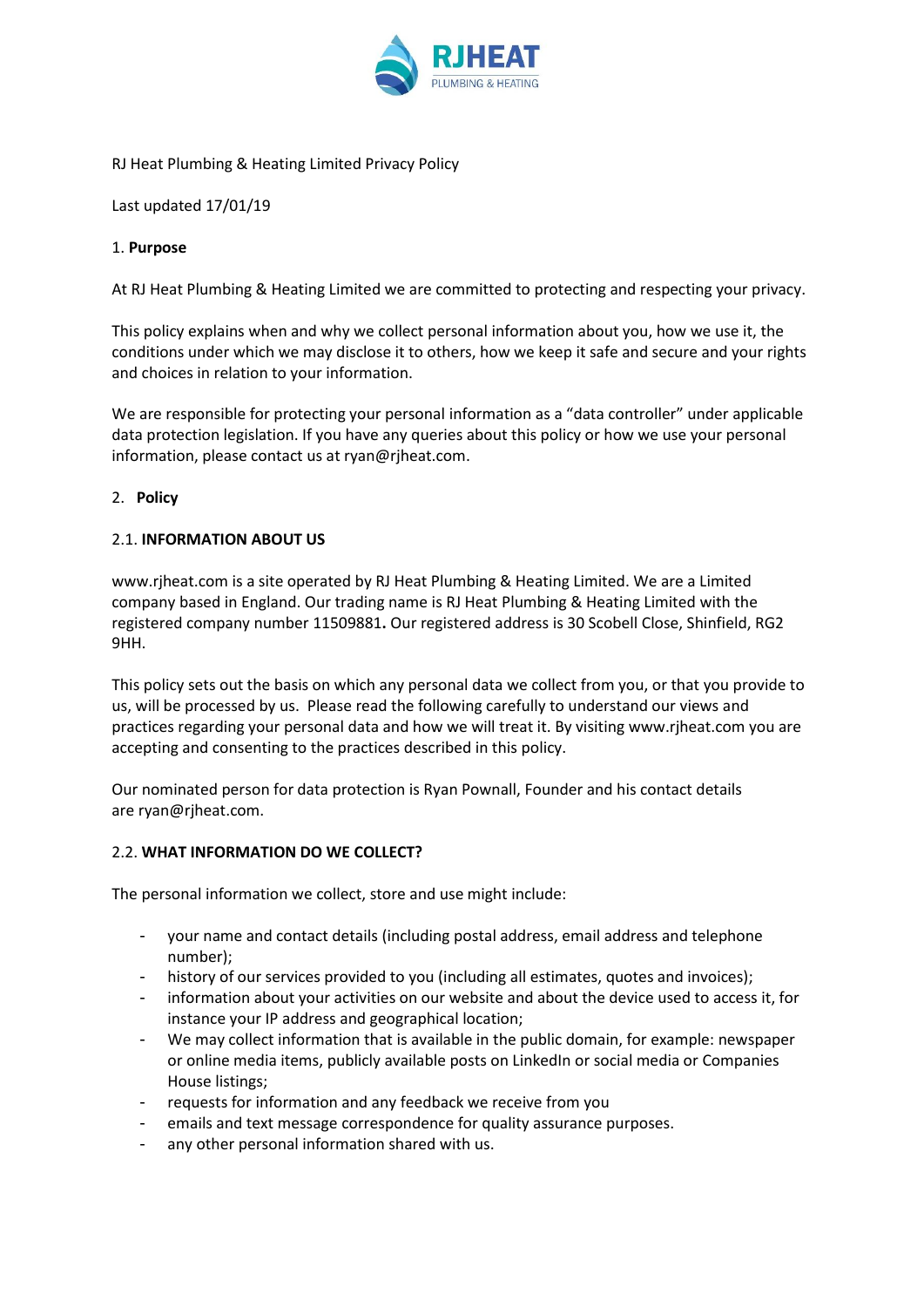

Data protection laws recognise certain categories of personal information as sensitive and therefore requiring greater protection, for example information about your health, ethnicity and religion.

We do not usually collect sensitive data about you unless there is a clear and valid reason for doing so and data protection laws allow us to. Where appropriate, we will make it clear why we are collecting this type of information and what it will be used for.

If you provide services to RJ Heat Plumbing & Heating Limited, we will collect information in line with your contract for services.

## 2.3. **HOW DO WE COLLECT INFORMATION?**

We obtain personal information from you when you use our website, enquire about our services, request a quote, send or receive an email, send or receive phone calls or text messages, ask a question or otherwise provide us with personal information.

We may also receive information about you from third parties, for example from data providers or from individuals or third-party organisations who share our interests and may introduce you to us.

## 2.4. **HOW AND WHY DO WE USE THIS INFORMATION?**

We will use your personal information to:

- provide you with the services, products or information you asked for
- process orders that you have submitted;
- carry out our obligations under any contracts entered into between you and us;
- keep a record of your relationship with us;
- conduct analysis and market research to better understand how we can improve our services, products or information;
- check for updated contact details against third party sources so we can stay in touch if you move;
- deal with entries into a competition:
- seek your views or comments on the services we provide;
- notify you of changes to our services;
- send you communications which you have requested or that may be of interest to you.

We will only use your personal information for electronic marketing purposes if we are allowed to do this by law or if we have your consent. If you agree to us providing you with marketing information, you can always opt out at a later date. If you would rather not receive marketing material from us, please let us know at any time by contacting us at ryan@rjheat.com.

#### 2.5. **DO WE SHARE YOUR INFORMATION WITH ANYONE ELSE?**

We do not sell or rent your information to third parties. We do not share your information with third parties for marketing purposes. However, we may disclose your information to third parties in order to achieve the other purposes set out in this policy.

These third parties may include: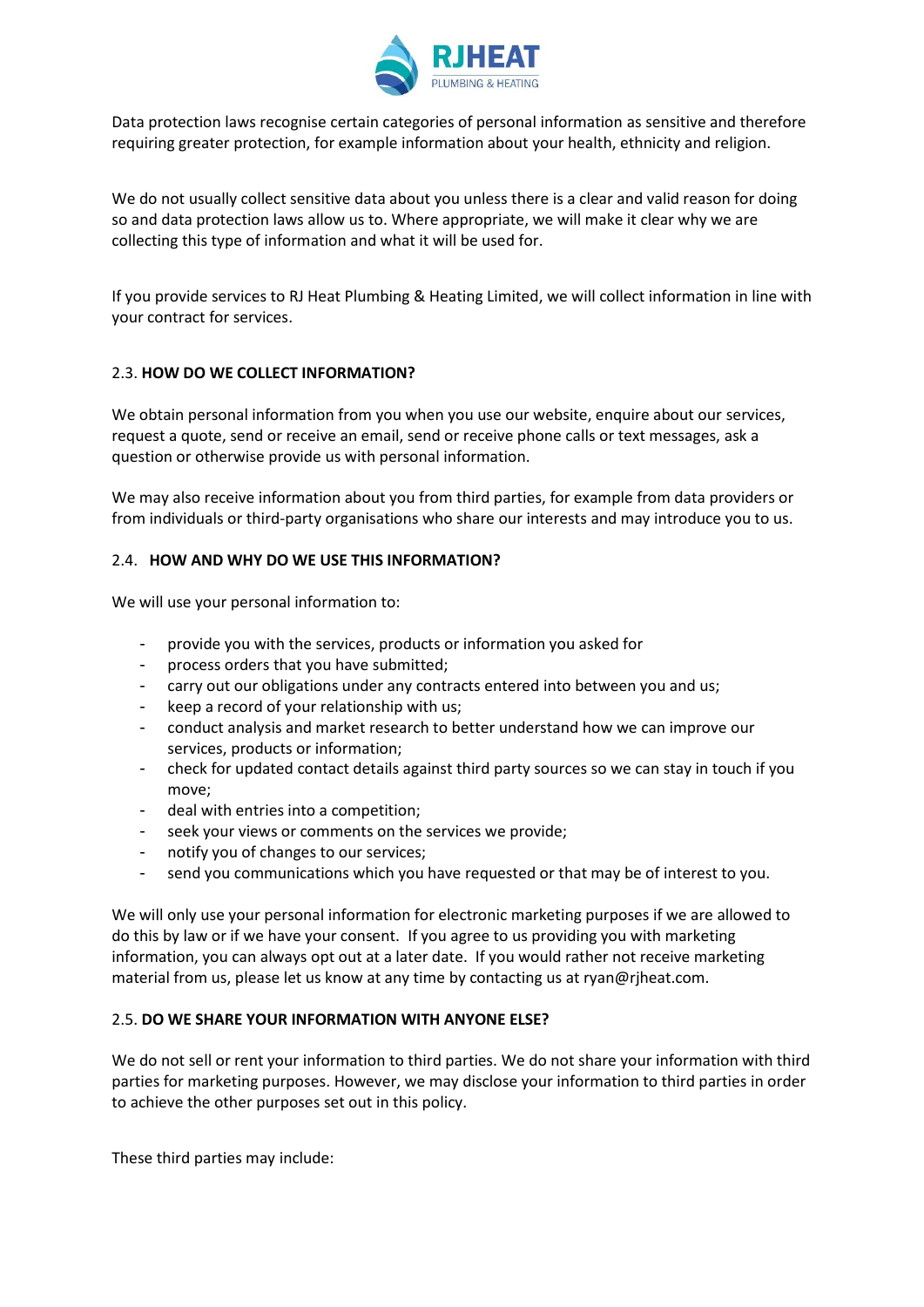

- We may pass your information to our third party service providers, suppliers, agents, subcontractors and other associated organisations for the purposes of completing tasks and providing services to you on our behalf;
- We may pass your information to our trusted third party product providers to provide a range of quality and reliable products and services designed to meet your requirements.

If you make a payment to us we will need to share your information with our payment processor. By paying via our payment processor you agree to accept their terms and conditions for the use of their services, including their privacy policy. We suggest that you read their privacy policy when using their service as we are not responsible for data you share with them.

We may also need to disclose your information if required to do so by law or as expressly permitted under applicable data protection legislation.

Our site may, from time to time, contain links to and from the websites of our partner networks, advertisers and affiliates. If you follow a link to any of these websites, please note that these websites have their own privacy policies and that we do not accept any responsibility or liability for these policies. Please check these policies before you submit any personal data to these websites.

# 2.6. **HOW LONG DO WE KEEP YOUR INFORMATION FOR?**

We keep your information for no longer than is necessary for the purposes it was collected for. The length of time we retain your personal information for is determined by operational and legal considerations. For example, we are legally required to hold some types of information to fulfil our statutory and regulatory obligations (e.g. health/safety and tax/accounting purposes).

# 2.7. **HOW DO WE PROTECT PERSONAL INFORMATION?**

We take appropriate technical and organisational measures to ensure that the information disclosed to us is kept secure, accurate and up to date and kept only for so long as is necessary for the purposes for which it is used.

Non-sensitive details (your email address etc.) are transmitted normally over the internet, and this can never be guaranteed to be 100% secure. As a result, while we strive to protect your personal information, we cannot guarantee the security of any information you transmit to us, and you do so at your own risk. Once we receive your information, we make our best effort to ensure its security on our systems.

# 2.8. **YOUR RIGHTS**

You have a right to access the information we process about you. This includes being provided with a copy of the information we hold about you, the purposes for which we use it and with whom it has been shared ('right of access').

You may ask us, or we may ask you, to rectify information you or we think is inaccurate, and you may also ask us to remove information which is inaccurate or complete information which is incomplete ('right to rectification'). If you inform us that your personal data is inaccurate, we will inform relevant third parties with whom we have shared your data so they may update their own records.